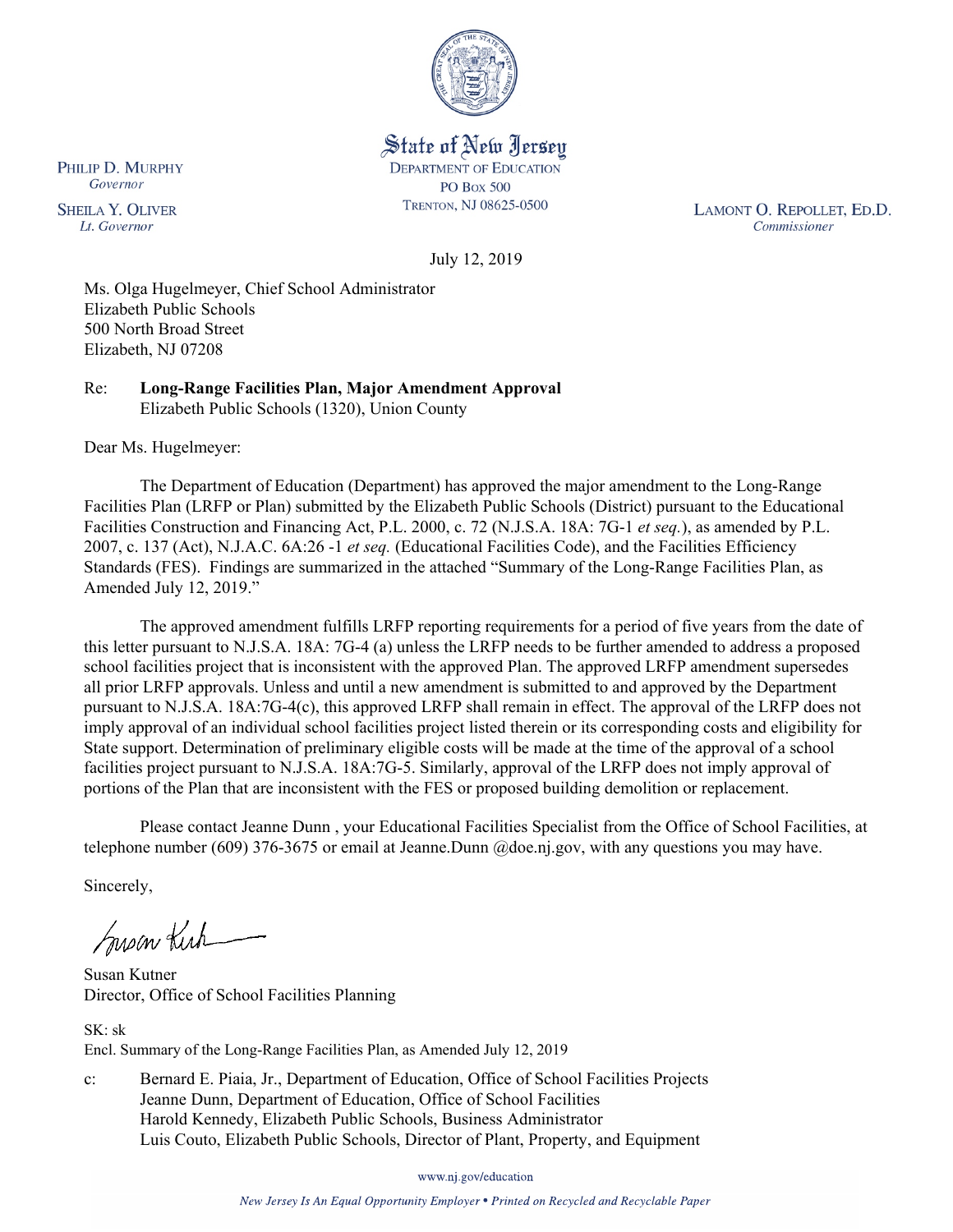# **Elizabeth Public Schools (1320) Summary of the Long-Range Facilities Plan, as Amended July 12, 2019**

The Department of Education (Department) has completed its review of the major amendment to the Long-Range Facilities Plan (LRFP or Plan) submitted by the Elizabeth Public Schools (District) pursuant to the Educational Facilities Construction and Financing Act, P.L. 2000, c. 72 (N.J.S.A. 18A: 7G-1 *et seq.*), as amended by P.L. 2007, c. 137 (Act), N.J.A.C. 6A:26-1 et seq. (Educational Facilities Code), and the Facilities Efficiency Standards (FES).

The following provides a summary of the District's approved amended LRFP. The summary is based on the standards set forth in the Act, the Educational Facilities Code, the FES, District-reported information in the Department's LRFP reporting system, and supporting documentation. The referenced reports in *italic* text are standard reports available on the Department's LRFP website.

# **1. Inventory Overview**

The District is classified as a SDA District for funding purposes. It provides services for students in grades PK-12.

The District identified existing and proposed schools, sites, buildings, rooms, and site amenities in its LRFP. Table 1 lists the number of existing and proposed district schools, sites, and buildings. Detailed information can be found in the *School Asset Inventory Report* and the *Site Asset Inventory Report.*

**As directed by the Department, school facilities projects that have received initial approval by the Department and have been approved by the voters, if applicable, are represented as "existing" in the LRFP.** Approved projects that include new construction and/or the reconfiguration/reassignment of existing program space are as follows: n/a.

|                                              | <b>Existing</b> | <b>Proposed</b> |
|----------------------------------------------|-----------------|-----------------|
| Number of Schools (assigned DOE school code) | 36              | 42              |
| Number of School Buildings <sup>1</sup>      | 43              | 49              |
| Number of Non-School Buildings <sup>2</sup>  |                 |                 |
| Number of Vacant Buildings                   |                 |                 |
| Number of Sites                              |                 |                 |

# **Table 1: Number of Schools, School Buildings, and Sites**

*1 Includes district-owned buildings and long-term leases serving students in district-operated programs 2 Includes occupied district-owned buildings not associated with a school, such as administrative or utility buildings*

Based on the existing facilities inventory submitted by the District:

- Schools using leased buildings (short or long-term): School 14 Lincoln (170), School 16 Madison Monroe (190), School 5 Mabel G. Holmes (300), iPrep Academy (301), School 9 Jerome Dunn (302), School 80 Alexander Hamilton (405)
- Schools using temporary classroom units (TCUs), excluding TCUs supporting construction: School 1 Washington (090), School 2 Winfield Scott (100), School 6 Louverture - de Lafayette (120), School 12 Elmora (150), School 15 Columbus (180), School 16 Madison-Monroe (190),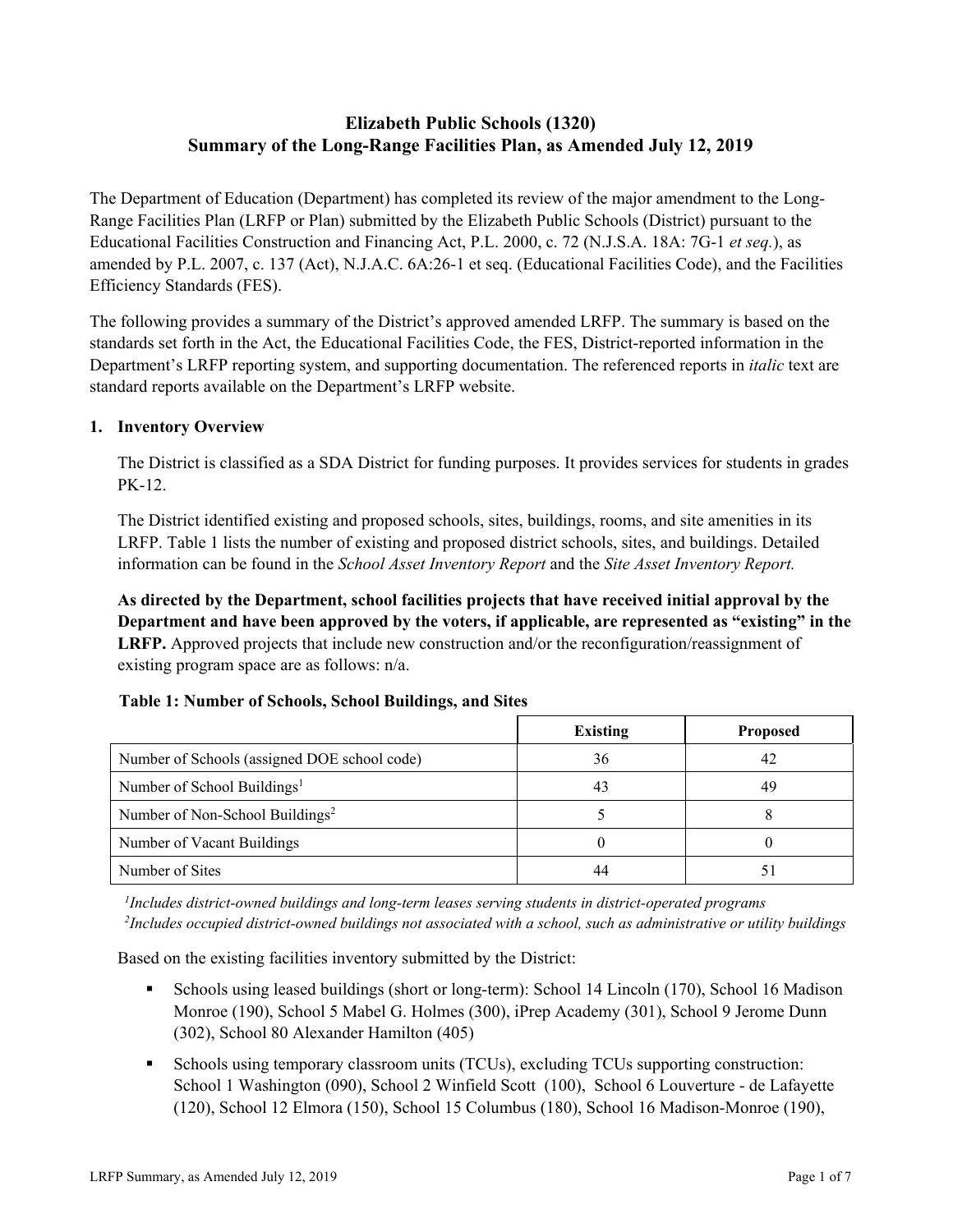School 22 Halloran (250), School 23 Butler (260), School 25 Hudson (280), School 5 Holmes (300), School 9 Jerome Dunn (302), School 90 Bollwage Finance Academy (303), School 80 Alexander Hamilton (405)

Vacant/unassigned school buildings:  $n/a$ 

**FINDINGS** The Department has determined that the proposed inventory is adequate for approval of the District's LRFP amendment. However, the LRFP determination does not imply approval of an individual school facilities project listed within the LRFP; the District must submit individual project applications for project approval.

# **2. District Enrollments**

The District determined the number of students, or "proposed enrollments," to be accommodated for LRFP planning purposes on a district-wide basis and in each school.

The Department minimally requires the submission of a standard cohort-survival projection. The cohortsurvival method projection method forecasts future students based upon the survival of the existing student population as it moves from grade to grade. A survival ratio of less than 1.00 indicates a loss of students, while a survival ratio of more than 1.00 indicates the class size is increasing. For example, if a survival ratio tracking first to second grade is computed to be 1.05, the grade size is increasing by 5% from one year to the next. The cohort-survival projection methodology works well for communities with stable demographic conditions. Atypical events impacting housing or enrollments, such as an economic downturn that halts new housing construction or the opening of a charter or private school, typically makes a cohort-survival projection less reliable.

#### **Proposed enrollments are based on a standard cohort-survival enrollment projection.**

Adequate supporting documentation was submitted to the Department to justify the proposed enrollments. Table 2 provides a comparison of existing and projected enrollments. All totals include special education students.

| <b>Grades</b>                | <b>Existing Enrollments</b><br>2018-19 | <b>District Proposed Enrollments</b><br>2023-24 |
|------------------------------|----------------------------------------|-------------------------------------------------|
| PK (excl. private providers) | 2,813                                  | 3,672                                           |
| Grades K-5                   | 12,274                                 | 11,295                                          |
| Grades 6-8                   | 6,862                                  | 5,617                                           |
| Grades 9-12                  | 7,030                                  | 7.711                                           |
| <b>Totals K-12</b>           | 27,979                                 | 28,295                                          |

#### **Table 2: Enrollments**

**FINDINGS** The Department has determined the District's proposed enrollments to be acceptable for approval of the District's LRFP amendment. The Department will require a current enrollment projection at the time an application for a school facilities project is submitted incorporating the District's most recent enrollments in order to verify that the LRFP's planned capacity is appropriate for the updated enrollments.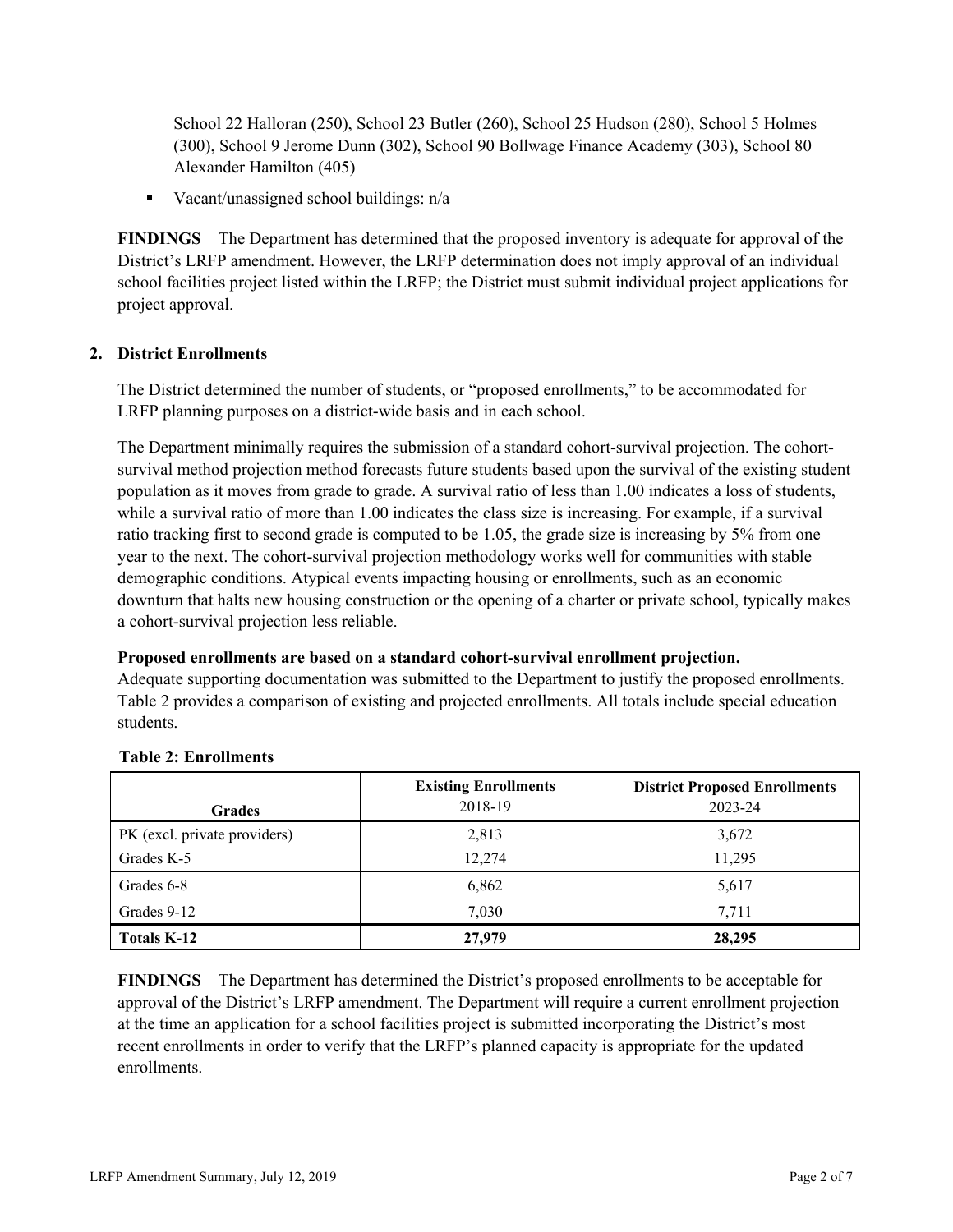# **3. District Practices Capacity**

Based on information provided in the room inventories, *District Practices Capacity* was calculated for each school building to determine whether adequate capacity is proposed for the projected enrollments based on district scheduling and class size practices. The capacity totals assume instructional buildings can be fully utilized regardless of school sending areas, transportation, and other operational issues. The calculations only consider district-owned buildings and long-term leases; short term leases and temporary buildings are excluded. A capacity utilization factor of 90% for classrooms serving grades K-8 and 85% for classrooms serving grades 9-12 is applied in accordance with the FES. No capacity utilization factor is applied to preschool classrooms.

In certain cases, districts may achieve adequate District Practices Capacity to accommodate enrollments but provide inadequate square feet per student in accordance with the FES, resulting in educational adequacy issues and "Unhoused Students." Unhoused students are considered in the "Functional Capacity" calculations used to determine potential State support for school facilities projects and are analyzed in Section 4.

Table 3 provides a summary of proposed enrollments and existing and proposed District-wide capacities. Detailed information can be found in the LRFP website reports titled *FES and District Practices Capacity Report, Existing Rooms Inventory Report, and Proposed Rooms Inventory Report.*

| <b>Grades</b>          | <b>Proposed</b><br><b>Enrollments</b> | <b>Existing</b><br><b>District</b><br><b>Practices</b><br>Capacity | <b>Existing</b><br>Deviation* | <b>Proposed</b><br><b>District</b><br><b>Practices</b><br>Capacity | <b>Proposed</b><br>Deviation* |
|------------------------|---------------------------------------|--------------------------------------------------------------------|-------------------------------|--------------------------------------------------------------------|-------------------------------|
| Elementary (PK-5)      | 14,967                                | 11,287.05                                                          | $-3,679.95$                   | 15,303.80                                                          | 336.80                        |
| Middle $(6-8)$         | 5,617                                 | 4,011.37                                                           | $-1,605.63$                   | 5,749.54                                                           | 132.54                        |
| High $(9-12)$          | 7,711                                 | 6,100.20                                                           | $-1,610.80$                   | 8,084.30                                                           | 373.30                        |
| <b>District Totals</b> | 28,295                                | 21,398.63                                                          | $-6,896.37$                   | 29, 137. 63                                                        | 842.63                        |

| <b>Table 3: District Practices Capacity Analysis</b> |  |
|------------------------------------------------------|--|
|------------------------------------------------------|--|

*\* Positive numbers signify surplus capacity; negative numbers signify inadequate capacity. Negative values for District Practices capacity are acceptable for approval if proposed enrollments do not exceed 100% capacity utilization.*

Considerations:

- Based on the proposed enrollments and existing room inventories, the District is projected to have inadequate capacity for the following grade groups, assuming all school buildings can be fully utilized: PK, K-5, 6-8, 9-12
- Adequate justification has been provided by the District if the proposed capacity for a school significantly deviates from the proposed enrollments. Generally, surplus capacity is acceptable for LRFP approval if additional capacity is not proposed through new construction.

**FINDINGS**The Department has determined that proposed District capacity, in accordance with the proposed enrollments, is adequate for approval of the District's LRFP amendment. The Department will require a current enrollment projection at the time an application for a school facilities project is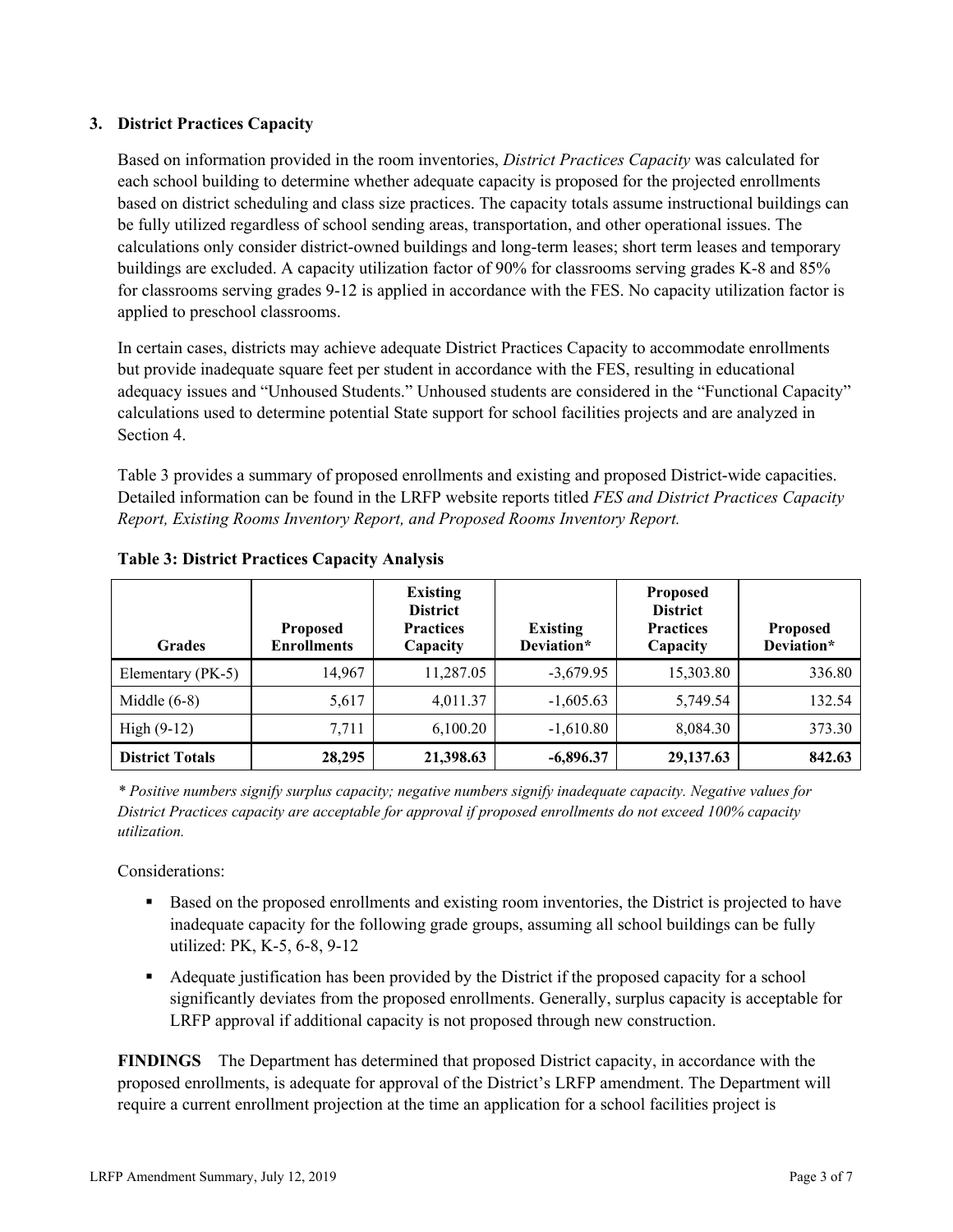submitted, incorporating the District's most recent Fall Enrollment Report, in order to verify that the LRFP's planned capacity meets the District's updated enrollments.

# **4. Functional Capacity and Unhoused Students**

*Functional Capacity* was calculated and compared to the proposed enrollments to provide a preliminary estimate of Unhoused Students and new construction funding eligibility.

*Functional Capacity* is the adjusted gross square footage of a school building *(total gross square feet minus excluded space)* divided by the minimum area allowance per full-time equivalent student for the grade level contained therein. *Unhoused Students* is the number of students projected to be enrolled in the District that exceeds the Functional Capacity of the District's schools pursuant to N.J.A.C. 6A:26-2.2(c). *Excluded Square Feet* includes (1) square footage exceeding the FES for any pre-kindergarten, kindergarten, general education, or self-contained special education classroom; (2) grossing factor square footage *(corridors, stairs, mechanical rooms, etc.)* that exceeds the FES allowance, and (3) square feet proposed to be demolished or discontinued from use. Excluded square feet may be revised during the review process for individual school facilities projects.

Table 4 provides a preliminary assessment of the Functional Capacity, Unhoused Students, and Estimated Maximum Approved Area for each FES grade group. The calculations exclude temporary facilities and short-term leased buildings. School buildings proposed for whole or partial demolition or reassignment to a non-school use are excluded from the calculations pending project application review. If a building is proposed to be reassigned to a different school, the square footage is applied to the proposed grades after reassignment. Buildings that are not assigned to a school are excluded from the calculations. Detailed information concerning the calculations can be found in the *Functional Capacity and Unhoused Students Report* and the *Excluded Square Footage Report.*

|                                              | <b>PK/K-5</b> | $6 - 8$    | $9-12$     | <b>Total</b> |
|----------------------------------------------|---------------|------------|------------|--------------|
| Proposed Enrollments                         | 14,967        | 5,617      | 7,711      | 28,295       |
| FES Area Allowance (SF/student)              | 125.00        | 134.00     | 151.00     |              |
| <b>Prior to Completion of Proposed Work:</b> |               |            |            |              |
| <b>Existing Gross Square Feet</b>            | 1,794,242     | 667,065    | 989,606    | 3,451,664    |
| Adjusted Gross Square Feet                   | 1,524,336     | 564,927    | 901,245    | 2,990,876    |
| <b>Adjusted Functional Capacity</b>          | 12,194.69     | 4,423.10   | 5,968.51   |              |
| Unhoused Students                            | 2,772.31      | 1,193.90   | 1,742.49   |              |
| Est. Max. Area for Unhoused Students         | 346,538.75    | 159,983.26 | 263,115.60 |              |
| <b>After Completion of Proposed Work:</b>    |               |            |            |              |
| Gross Square Feet                            | 2,263,438     | 844,208    | 1,436,190  | 4,543,836    |
| New Gross Square Feet                        | 471,050       | 177,162    | 453,489    | 1,101,701    |
| Adjusted Gross Square Feet                   | 1,995,754     | 742,089    | 1,354,734  | 4,092,577    |
| <b>Functional Capacity</b>                   | 15,966.03     | 5,811.32   | 8,971.75   |              |
| Unhoused Students after Construction         | 0.00          | 0.00       | 0.00       |              |
| Est. Max. Area Remaining                     | 0.00          | 0.00       | 0.00       |              |

| <b>Table 4: Estimated Functional Capacity and Unhoused Students</b> |  |  |  |
|---------------------------------------------------------------------|--|--|--|
|                                                                     |  |  |  |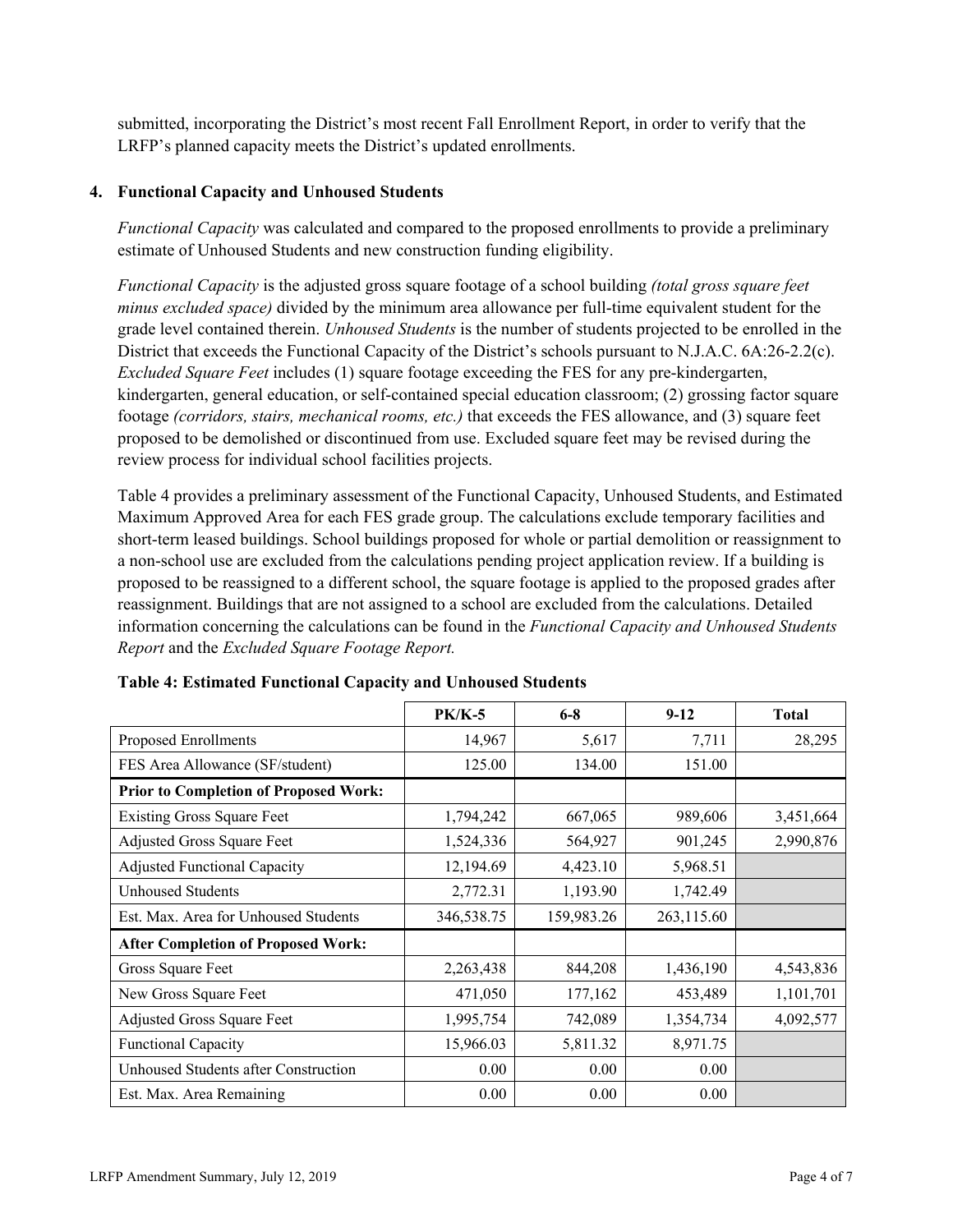Facilities used for non-instructional or non-educational purposes are ineligible for State support under the Act. However, projects for such facilities shall be reviewed by the Department to determine whether they are consistent with the District's LRFP and whether the facility, if it is to house students (full or part time) conforms to educational adequacy requirements. These projects shall conform to all applicable statutes and regulations.

Estimated costs represented in the LRFP by the District are for capital planning purposes only. The estimates are not intended to represent preliminary eligible costs or final eligible costs of approved school facilities projects.

Considerations:

- The District does not have approved projects pending completion, as noted in Section 1, that impact the Functional Capacity calculations.
- The Functional Capacity calculations *exclude* square feet proposed for demolition or discontinuation for the following FES grade groups and school buildings pending a feasibility study and project review: n/a.
- Based on the preliminary assessment, the District has Unhoused Students prior to the completion of proposed work for the following FES grade groups: PK-5, 6-8, 9-12.
- New construction is proposed for the following FES grade groups: PK-5, 6-8, 9-12.
- **Proposed new construction exceeds the estimated maximum area allowance for Unhoused** Students prior to the completion of the proposed work for the following grade groups: PK-5, 6-8, 9-12.
- The District, based on the preliminary LRFP assessment, will not have Unhoused Students after completion of the proposed LRFP work. If the District is projected to have Unhoused Students, adequate justification has been provided to confirm educational adequacy in accordance with Section 6 of this determination.

**FINDINGS** Functional Capacity and Unhoused Students calculated in the LRFP are preliminary estimates. Preliminary Eligible Costs (PEC) and Final Eligible Costs (FEC) will be included in the review process for specific school facilities projects. A feasibility study undertaken by the District is required if building demolition or replacement is proposed per N.J.A.C. 6A:26-2.3(b)(10).

# **5. Proposed Work**

The District assessed program space, capacity, and physical plant deficiencies to determine corrective actions. Capital maintenance, or *"system actions,"* address physical plant deficiencies due to operational, building code, and /or life cycle issues. Inventory changes, or *"inventory actions,*" add, alter, or eliminate sites, site amenities, buildings, and/or rooms.

The Act (N.J.S.A. 18A:7G-7b) provides that all school facilities shall be deemed suitable for rehabilitation unless a pre-construction evaluation undertaken by the District demonstrates to the satisfaction of the Commissioner that the structure might pose a risk to the safety of the occupants even after rehabilitation or that rehabilitation is not cost-effective. Pursuant to N.J.A.C. 6A:26-2.3(b)(10), the Commissioner may identify school facilities for which new construction is proposed in lieu of rehabilitation for which it appears from the information presented that new construction is justified, provided, however, that for such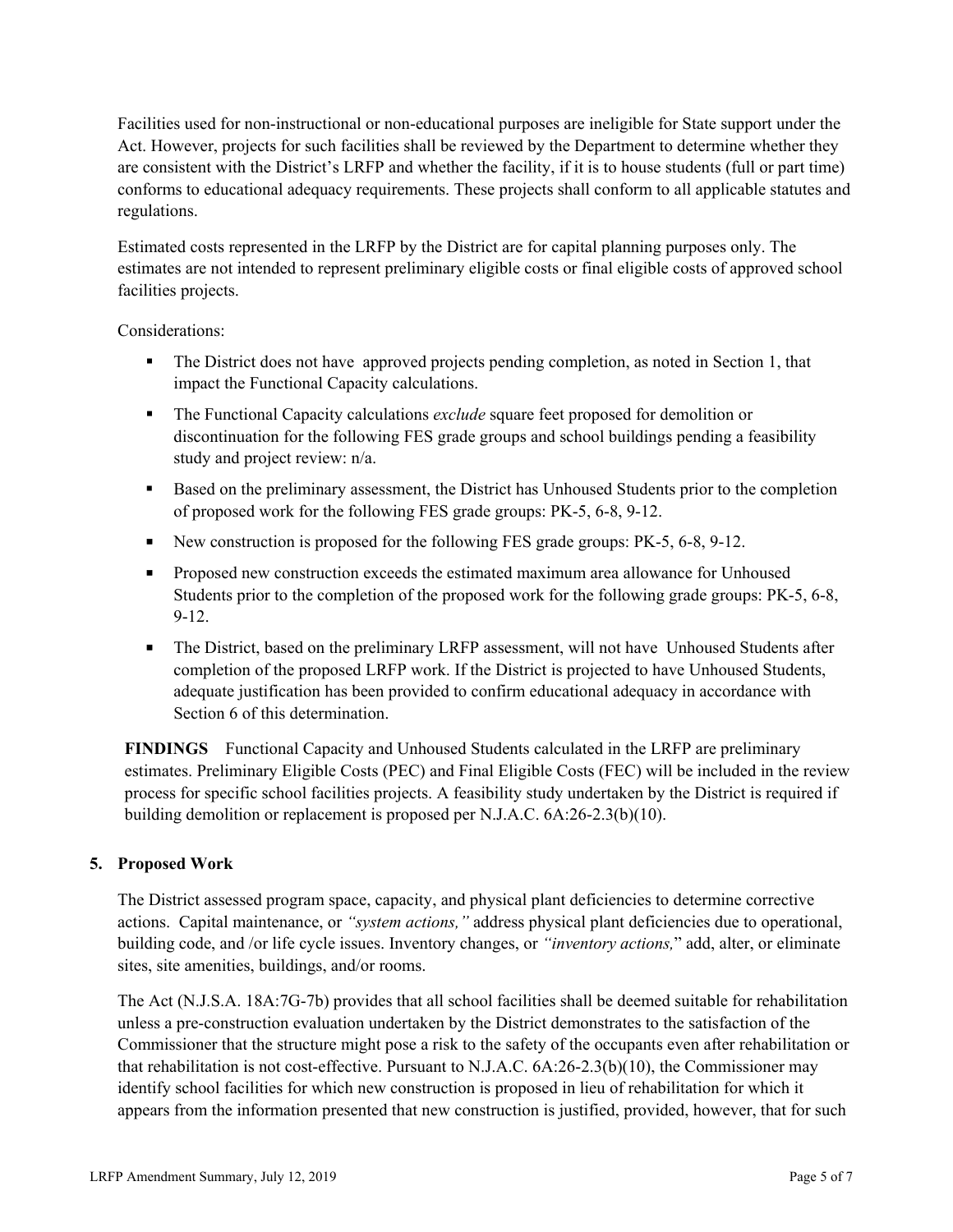school facilities so identified, the District must submit a feasibility study as part of the application for the specific school facilities project. The cost of each proposed building replacement is compared to the cost of additions or rehabilitation required to eliminate health and safety deficiencies and to achieve the District's programmatic model.

Table 5 lists the scope of work proposed for each school based on the building(s) serving their student population. Detailed information can be found in the LRFP website reports titled *"School Asset Inventory," "LRFP Systems Actions Summary," and "LRFP Inventory Actions Summary."*

With the completion of the proposed work, the following schools are proposed to be eliminated: n/a; the following schools are proposed to be added: (4) new PK-8 schools, Visual and Performing Arts High School, Vocational High School, Alternative High School.

| <b>Proposed Scope of Work</b>                                                                  | <b>Applicable Schools</b>                                                                                                                                                                                                                                                                                                                                                                                                                                                                                                                                                                       |
|------------------------------------------------------------------------------------------------|-------------------------------------------------------------------------------------------------------------------------------------------------------------------------------------------------------------------------------------------------------------------------------------------------------------------------------------------------------------------------------------------------------------------------------------------------------------------------------------------------------------------------------------------------------------------------------------------------|
| Renovation only (no new construction)                                                          |                                                                                                                                                                                                                                                                                                                                                                                                                                                                                                                                                                                                 |
| System actions only (no inventory actions)                                                     | School 13 Benjamin Franklin (160); School 21 Victor<br>Mravlag (240); School 22 William Halloran (250);<br>School 23 Butler Academy (260); School 26 Dr. Orlando<br>Edreira Academy (290); School 27 Dr. Antonia Pantoja<br>(310); School 28 Duarte-Marti (315); School 29 Albert<br>Einstein; School 30 Ronald Reagan (305); School 50<br>Francis Smith (350); School 51 Donald Stewart (355);<br>School 52 Martin Luther King (360); School 80<br>Alexander Hamilton (405); School 84 Thomas Jefferson<br>(403); School 89 Elizabeth High School (025); School 90<br>Christian Bollwage (303) |
| Inventory actions only (no systems actions)                                                    | n/a                                                                                                                                                                                                                                                                                                                                                                                                                                                                                                                                                                                             |
| Systems and inventory changes                                                                  | Schools 1 George Washington (090); School 9 Jerome<br>Dunn (302); School 3 Lacorte-Peterson (110); School 5<br>Mabel G. Holmes (300); School 7 Terrence Reilly (030);<br>School 83 Admiral William Halsey (402);                                                                                                                                                                                                                                                                                                                                                                                |
| <b>New construction</b>                                                                        |                                                                                                                                                                                                                                                                                                                                                                                                                                                                                                                                                                                                 |
| Building addition only (no systems or existing<br>inventory actions)                           | n/a                                                                                                                                                                                                                                                                                                                                                                                                                                                                                                                                                                                             |
| Renovation and building addition (system, existing<br>inventory, and new construction actions) | School 2 Winfield Scott (100); School 4 Joseph Battin<br>(035); School 6 Loverture-Lafayette (120); School 12<br>Elmora (150); School 14 Abraham Lincoln (170); School<br>15 Christopher Columbus (180); School 16 Madison<br>Monroe (190); School 18 Robert Morris (210); School 19<br>Wildrow Wilson (220); School 20 John Marshall (230);<br>School 25 Charles Hudson (280); School 82 John Dwyer<br>(401)                                                                                                                                                                                   |
| New building on existing site                                                                  | n/a                                                                                                                                                                                                                                                                                                                                                                                                                                                                                                                                                                                             |
| New building on new or expanded site                                                           | School 32 New PK-8 (P01); School 36 New PK-8 (P02);<br>School 38 New PK-8 (P03); School 40 New PK-8 (P05);<br>Visual and Performing Arts High School (P09);<br>Vocational High School (P10)                                                                                                                                                                                                                                                                                                                                                                                                     |
| Site and building disposal (in addition to above<br>scopes)                                    |                                                                                                                                                                                                                                                                                                                                                                                                                                                                                                                                                                                                 |

# **Table 5. School Building Scope of Work**